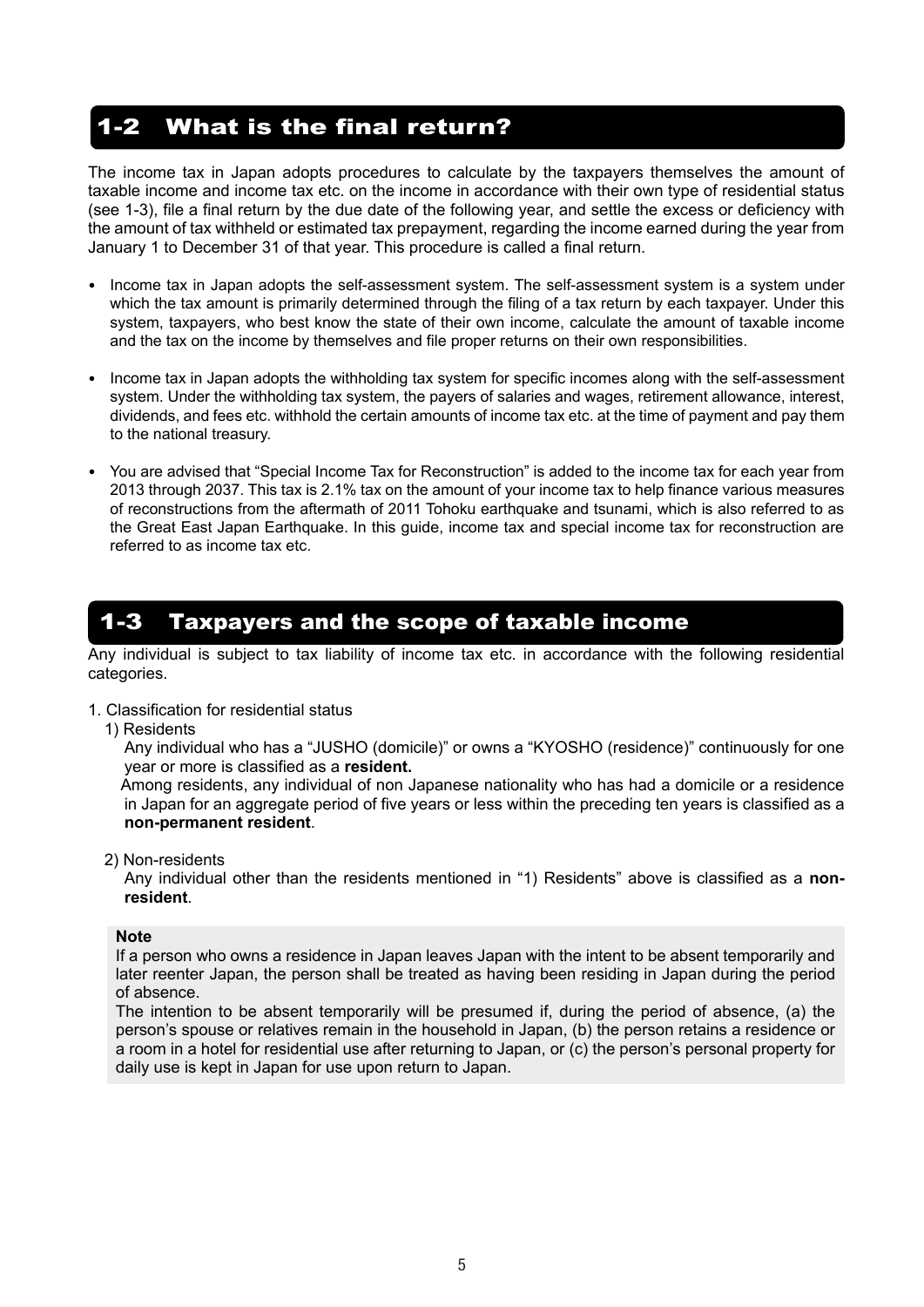#### **(Reference 1) Classification of taxpayers**

- In cases where an individual has not owned his or her domicile during the period from the date of entry into this country to the date on which one year has elapsed.
	- The individual mentioned above is deemed "a non-resident" until the date on which one year has elapsed from the date of entry into this country and "a resident" after the date following that on which one year has elapsed.
- In cases where an individual did not own his or her domicile in this country immediately after entry into this country, but has owned his or her domicile during the period from the date of entry into this country to that on which one year has elapsed.
- $\triangleright$  The individual mentioned above is deemed "a non-resident" until the date before that on which he or she owned his or her domicile and "a resident" after the date on which he or she owned his or her domicile.
- In cases where an individual is a resident of non Japanese nationality and the period during which he or she has owned his or her domicile or residence in this country exceeds five years or more within the last ten years.
	- $\triangleright$  The individual mentioned above is deemed "a non-permanent resident" until the date on which five years have elapsed and "a resident other than a non-permanent resident" after the date following that on which five years have elapsed.

| Judgment (presumption) of the presence of a domicile<br>(Reference 2)                                                                                                                                                                                                                                                                |                                      |                                                                                                                                                                                                                                                                                                         |  |  |
|--------------------------------------------------------------------------------------------------------------------------------------------------------------------------------------------------------------------------------------------------------------------------------------------------------------------------------------|--------------------------------------|---------------------------------------------------------------------------------------------------------------------------------------------------------------------------------------------------------------------------------------------------------------------------------------------------------|--|--|
| Fact                                                                                                                                                                                                                                                                                                                                 | Judgment                             | <b>Remarks</b>                                                                                                                                                                                                                                                                                          |  |  |
| An individual's base of living is in Japan.                                                                                                                                                                                                                                                                                          | Judged as<br>having<br>a<br>domicile | Whether the base of living is in Japan is<br>judged by the presence of objective facts,<br>for example, an individual has an<br>occupation in Japan, an individual lives<br>together with his/her spouse or any other<br>relatives, or an individual owns a place of<br>business.                       |  |  |
| individual has an occupation which<br>An<br>normally requires living in Japan continuously<br>for one year or more.                                                                                                                                                                                                                  | Presumed<br>as having<br>a domicile  | An individual who came to live in Japan in<br>order to operate a business or engage in<br>an occupation in Japan falls under this<br>division (except for the case where it is<br>clear that the period for staying in Japan is<br>previously arranged to be less than one<br>year by a contract, etc.) |  |  |
| There are facts by which it can sufficiently be<br>presumed that an individual has been living<br>continuously for more than one year in Japan<br>whether such individual has the Japanese<br>nationality and has relatives who live together<br>with such individual, or such individual has its<br>occupation and assets in Japan. | Presumed<br>as having<br>a domicile  |                                                                                                                                                                                                                                                                                                         |  |  |
| Note: Any individual who came to live in Japan to learn science and practical arts is treated as having<br>an occupation in Japan for the period of living for learning in Japan.                                                                                                                                                    |                                      |                                                                                                                                                                                                                                                                                                         |  |  |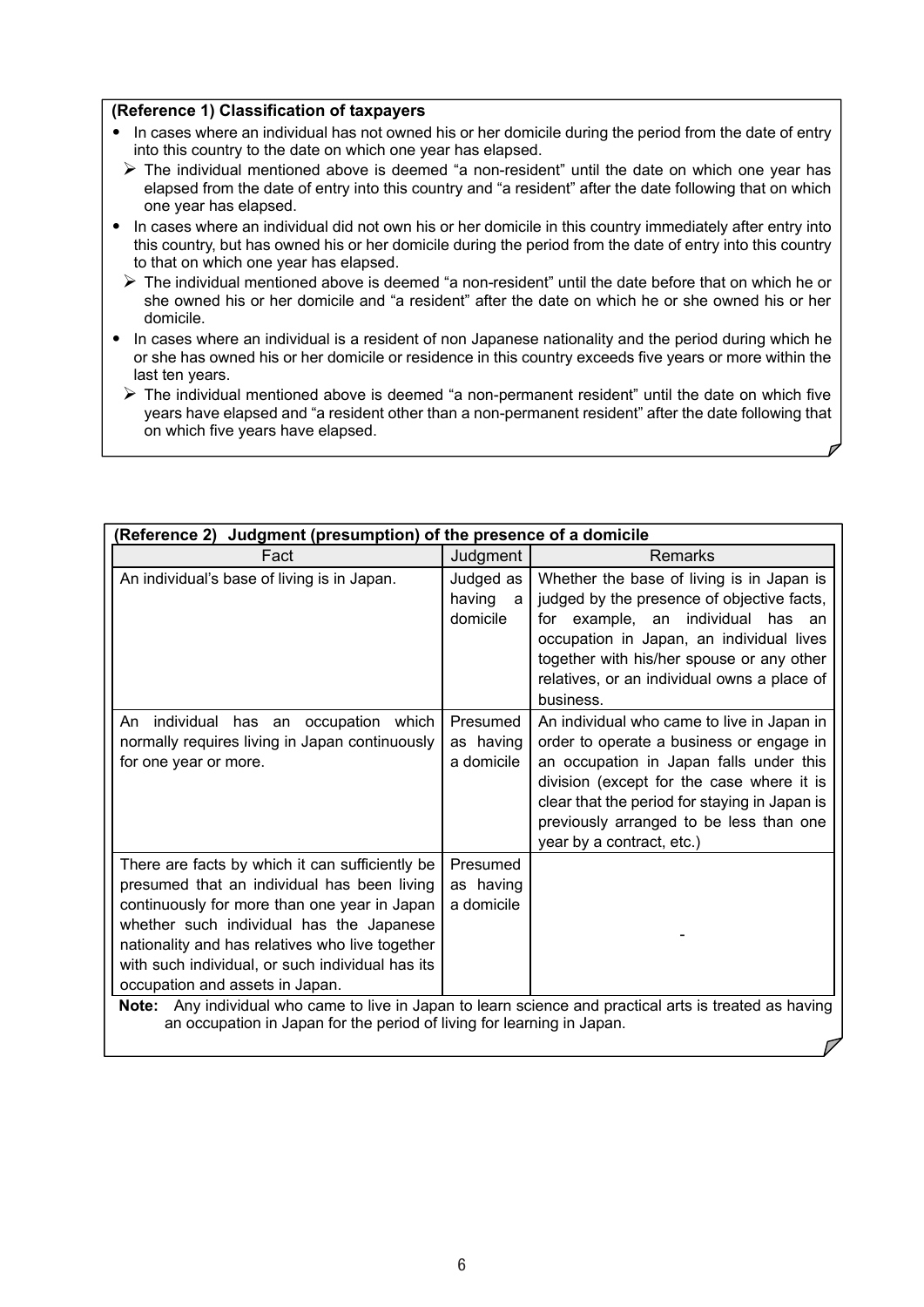#### 2. Scope of taxable income

1) Residents other than non-permanent residents

Residents other than non-permanent residents are obligated to pay the income tax etc. for their whole income.

2) Non-permanent residents

Non-permanent residents are obliged to pay income tax etc. with respect to their (a) income other than foreign source income, (b) foreign source income paid in Japan and (c) foreign source income paid abroad and remitted to Japan from abroad.

The amount "remitted to Japan from abroad" means, among the amount remitted and received by nonpermanent residents from abroad to Japan in each year, "the amount exceeding the amount of the income other than foreign source income paid abroad" in that year.

#### 【Example】

| Income other than Foreign Source Income<br>750) |                  | Foreign Source Income<br>(250) |                  |  |
|-------------------------------------------------|------------------|--------------------------------|------------------|--|
| A Paid in Japan                                 | Paid Abroad<br>B | C Paid in Japan                | Paid Abroad<br>D |  |
| 500                                             | 250              | 150                            | 100              |  |

In the case that a non-permanent resident remits and receives 260 from abroad to Japan, among the amount of 350 (B+D) paid abroad, 250 (B) portion is first deemed to be the remittance of the income other than foreign source income paid abroad, and then the remaining 10 is deemed to be the remittance of the foreign source income paid abroad (D), which will be taxed accordingly.

#### 3) Non-residents

Non-residents are obligated to pay the income tax etc. for their domestic source income.

#### $\triangleright$  Scope of taxable income

| Classification  |                                                         | Income other than     | Foreign Source Income |                                                             |  |
|-----------------|---------------------------------------------------------|-----------------------|-----------------------|-------------------------------------------------------------|--|
|                 |                                                         | Foreign Source Income | Paid in Japan         | Paid Abroad                                                 |  |
| <b>Resident</b> | <b>Resident other than</b><br>non-permanent<br>resident | Taxable               |                       |                                                             |  |
|                 | Non-permanent<br><b>Resident</b>                        | Taxable               |                       | Only the portion<br>deemed remitted<br>to Japan is taxable. |  |

| <b>Classification</b> | <b>Domestic Source</b><br>Income (see page 8) | Income other than<br>Domestic Source Income |
|-----------------------|-----------------------------------------------|---------------------------------------------|
| Non-resident          | Taxable in principle<br>(see page 9)          | Not Taxable                                 |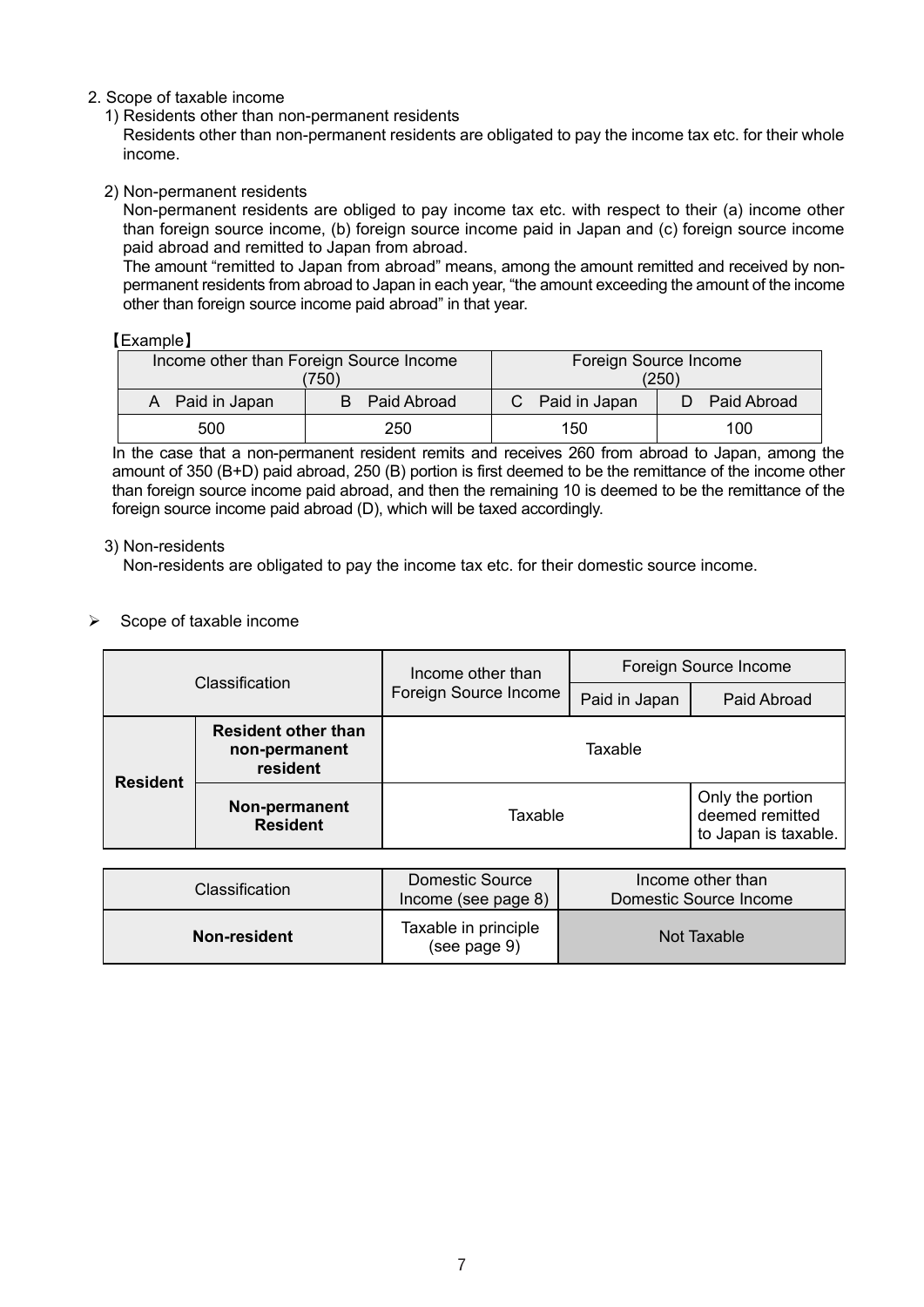## **(Reference 1) DOMESTIC SOURCE INCOME**

The following income is treated as domestic source income:

- (1) Income attributable to a permanent establishment.
- (2) Income from the utilization or possession assets located in Japan.
- (3) Income from the transfer of assets located in Japan.
- (4) Certain distributions derived from the profits of a business conducted through a permanent establishment based on a partnership contract and received in accordance with the provisions therein.
- (5) Income from sale or disposal of land, rights established on land, buildings, and facilities attached to buildings, or structures in Japan.
- (6) Income received as compensation by business operators providing personal services in Japan, including compensation for services provided by motion picture artistes, musicians and any other entertainers, professional athletes, lawyers, accountants, and other professionals, or persons possessing scientific, technical, or managerial expertise or skills.
- (7) Rent or other compensation for the use or lease of real estate in Japan and rights therein or established thereon.
- (8) Interest on national and local government bonds and debentures issued by domestic corporations; interest on debentures issued by foreign corporations that is attributable to business conducted through a permanent establishment; interest on savings deposited to entities located in Japan, etc.
- (9) Dividends on surplus, dividends of profits, distribution of surpluses received, etc. from domestic corporations.
- (10) Interest on loans that are provided for business operators for their business conducted in Japan.
- (11) Royalties or proceeds from the sale of industrial property rights and copyrights, and rental charges on equipment that are received from business operators for their business conducted in Japan.
- (12) Salaries, bonuses, or compensation for the provision of personal services resulting from employment and other personal services provided in Japan; and public pensions and severance allowances derived from employment, etc. offered during the resident taxpayer period.
- (13) Monetary awards for the advertisement of a business conducted in Japan.
- (14) Pensions, etc. based on life insurance contracts concluded through entities located in Japan.
- (15) Money for payment for installment savings accounts, etc. received by entities located in Japan.
- (16) Distributions of profits based on silent partnership arrangements, etc. for contributing capital to a business operating in Japan.
- (17) Other domestic source income including that concerning insurance benefits and compensations for damages received in conjunction with business conducted in Japan or assets located in Japan.

Taxation method for the above varies depending on the type of domestic source income, whether there is a permanent establishment, and whether the domestic source income is attributable to a permanent establishment. When domestic source income is provided differently in any tax treaty, the tax treaty prevails.

- Note: 1. **Attributable income to the permanent establishment** means the income that is attributable to the permanent establishment, taking into account the functions the permanent establishment performed, the dealings between the permanent establishment and non-resident's place of business, and the other condition, if the permanent establishment is the business operator independent from the non-resident.
- Note: 2. The following are examples of contracts falling under the classification "**contract of partnership**."
	- (1) Contract of partnership as provided for in Article 667(1) of the Civil Code.
	- (2) A venture capital investment limited partner-ship agreement as stipulated in Section 3, Article 1 of the Law Relating to Venture Capital Investment Limited Partnerships;
	- (3) A limited liability partnership agreement as stipulated in Section 3, Article 1 of the Law Relating to Limited Liability Partnerships;
	- (4) Contracts concluded in a foreign country and similar to those described in (1) through (3) above.
- Note: 3. Income received from a person who uses a purchased property as a dwelling place for himself / herself or his / her relatives is not the income of (5) but the income of (3) when the income is not more than 100,000,000 yen.
- Note: 4. Interest on shipper's usance bills and bank import usance bills which is payable within six months of the date of issuance should not be included in the income of (10).
- Note: 5. Services rendered as a director of a domestic corporation and services provided aboard a ship or aircraft operated by a resident or a domestic corporation are deemed to have been performed in Japan regardless of where such services are performed in reality.
- Note: 6. Salaries, wages, and other remuneration for personal services performed in Japan are treated as domestic source income even if they are not paid in Japan.